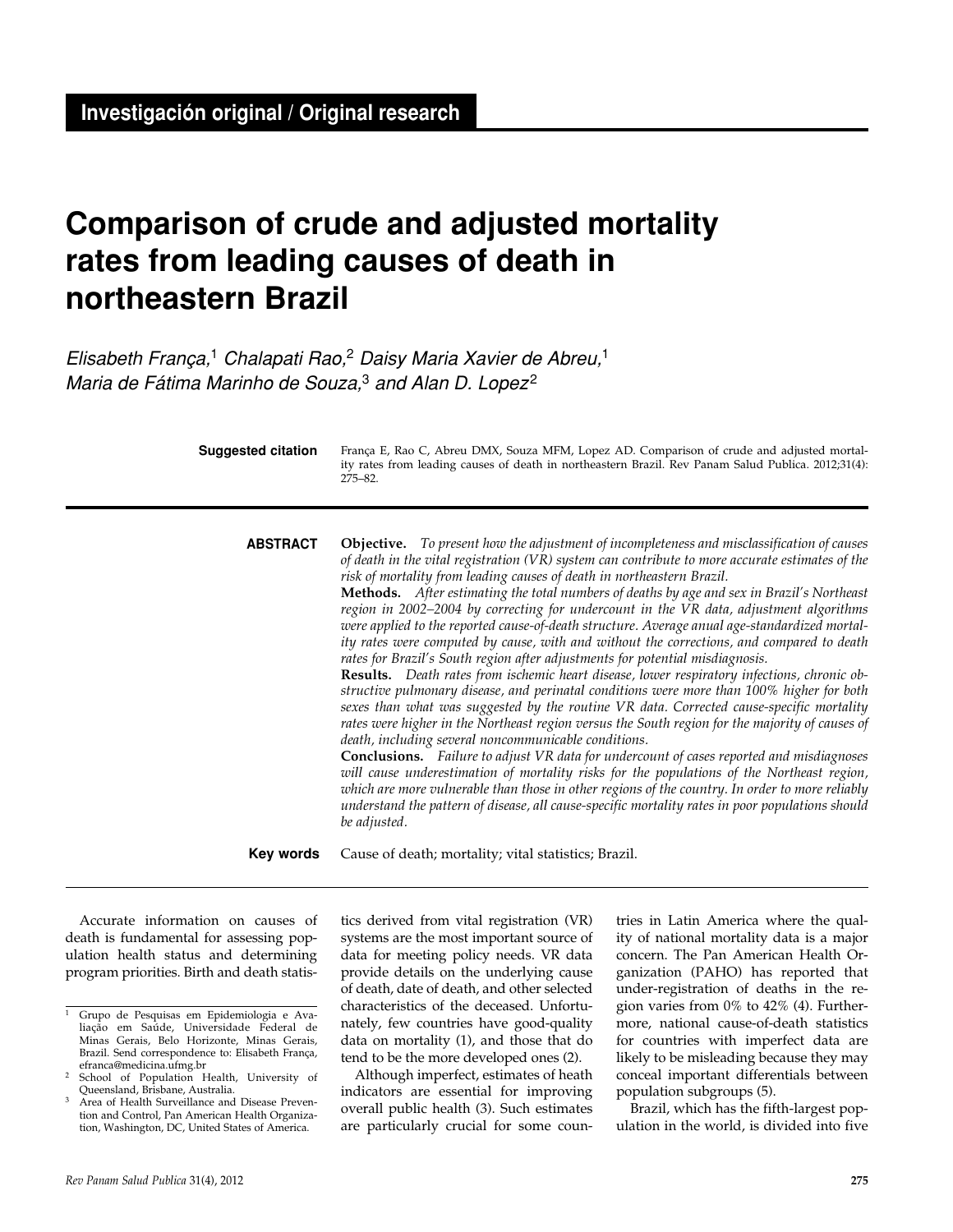administrative regions based on geography and economic activity. Despite recent economic and social development at the national level, there is considerable regional variation when income and social inequalities are taken into consideration (6). The Northeast region, which is home to 53 million Brazilians or 28% of the population, is weakly industrialized and thus remains underdeveloped, with the lowest human development index (HDI) among Brazil's five regions (7). The South region is the wealthiest and has the highest standard of living in the country. Hence, Brazil essentially comprises two different "countries": the Southern regions, which are dynamic and powerful, and the Northern regions, which are poor and less developed (8).

Due to the heterogeneous quality of the VR data across Brazil, substantial methodological problems arise when comparing patterns among causes of death at the subnational level (9, 10). Although several studies have noted problems with data quality in the analysis of mortality risks in various regions of Brazil (11–14), only a few have adjusted mortality rates for the potential bias introduced by undercounting and misdiagnoses, and those that did only reported mortality risks from specific causes of death (15, 16).

This study is a follow-up to research published in 2008 that analyzed the quality of Brazil's mortality data for 2002– 2004, and the methods used for their measurement (10). Using the same time period in the current study allowed for the use of knowledge about potential biases described in the 2008 study, avoiding the need to present and explain the factors used to adjust the data. These follow-up data provide a baseline for studying trends in future mortality differentials and underscore the importance of credible cause-of-death analysis for underdeveloped regions. The purpose of the study was to present how the adjustment of incompleteness and misclassification of causes of death in VR information systems can contribute to more accurate estimates of the risks of mortality from leading causes of death in Brazil's Northeast region.

## **MATERIALS AND METHODS**

A cross-sectional analysis of registered causes of death in Brazil's Northeast region for the period 2002–2004 was carried out. To correct observed biases in the data, several adjustment methods were applied, the details of which are described below. In brief, the data were first adjusted for undercount of death registration, which yielded an estimate of the true total number of deaths by age and sex in the region. Next, deaths with missing sex and/or age were proportionately distributed pro rata across the defined categories. Subsequently, the reported cause-of-death structure was adjusted for the discrepancies arising from improper death certification and coding that had resulted in deaths being allocated to ill-defined causes or categories of limited public health utility. The adjusted proportionate cause structure was fitted to the estimated total deaths to derive mortality estimates by age, sex, and cause.

## **Estimating total mortality**

Estimates of the total number of deaths by age and sex were based on the results of the sex-specific life tables for the Northeast region described elsewhere (10). In brief, this life table was constructed using the National Household Sample Survey (NHSS) estimate of child mortality from 2003 and an adjusted estimate of adult mortality (derived by applying the extinct generation method (EGM) to estimate undercount) as inputs into the modified-logit life table system (17). As the EGM method assumes that death undercount is constant across all adult ages, the uniform EGM estimate of completeness of death registration for all ages above 5 years was further adjusted by accounting for variations in completeness in different age groups based on recent evidence (18). Correction factors of estimated mortality undercount for each age group and sex were then applied to the observed mortality data to estimate the mortality "envelope" (total number of estimated deaths) by age and sex.

## **Correcting causes of death**

To correct potential miscoding of the causes of death, registered deaths of people residing in the Northeast region of Brazil between 2002 and 2004 were averaged to derive an annual number of registered deaths by age, sex, and cause during that period. Next, the detailed

ICD- $10<sup>4</sup>$  codes for cause of death were retabulated according to the list summary used in the World Health Organization (WHO) global burden of disease (GBD) study (19). Correction algorithms were then applied for the various causes of death as described below:

- • *Maternal deaths:* An estimate of all maternal deaths in 2002–2004 was derived by applying a correction factor of 1.4 to the number of maternal deaths recorded in the VR data, based on previous research (20).
- • *Cardiac diseases*: Nonspecific codes I46, I47.2, I49.0, I50, I51.4, I51.5, I51.6, I51.9, and I70.9 were redistributed according to the specific algorithm of the GBD method (21).
- • *Cancer:* Nonspecific cancer codes C76, C80, and C97 were redistributed pro rata across cancer deaths for all sites other than liver, pancreas, ovary, and lung (22).
- • *Digestive diseases*: Residual category codes K72 and K76.9 were redistributed to the target causes K70–K71 and K73–K77; code K92.2 was redistributed to the target causes K27–K29, K70, and K74; code K92.0 was redistributed to target cause K25; and code K92.1 was redistributed to target cause K26, in varying proportion by sex and age, as proposed by the application of the GBD study methods used in Brazil's data from 1998 (23).
- • *Respiratory diseases*: Residual category codes J96.9 and J98, identified in the GBD study in Brazil in 1998 (23), were redistributed proportionately to codes J00–J96.1 by age and sex, based on expert judgment.
- • *Injuries*: Two studies in Brazil (24, 25) found that about 6% of defined causes of death detected after investigation of registered ill-defined conditions were identified as being due to injuries. This proportion was applied to correct for undercount of injury deaths in men, and the observed male-to-female mortality ratio (M:F MR) for injuries was used to correct for undercount in females. Injuries of undetermined intent were redistributed pro rata by age and sex to the GBD categories for intentional and unintentional injury.

<sup>4</sup> World Health Organization International Classification of Diseases, Tenth Revision (http://www. who.int/whosis/icd10).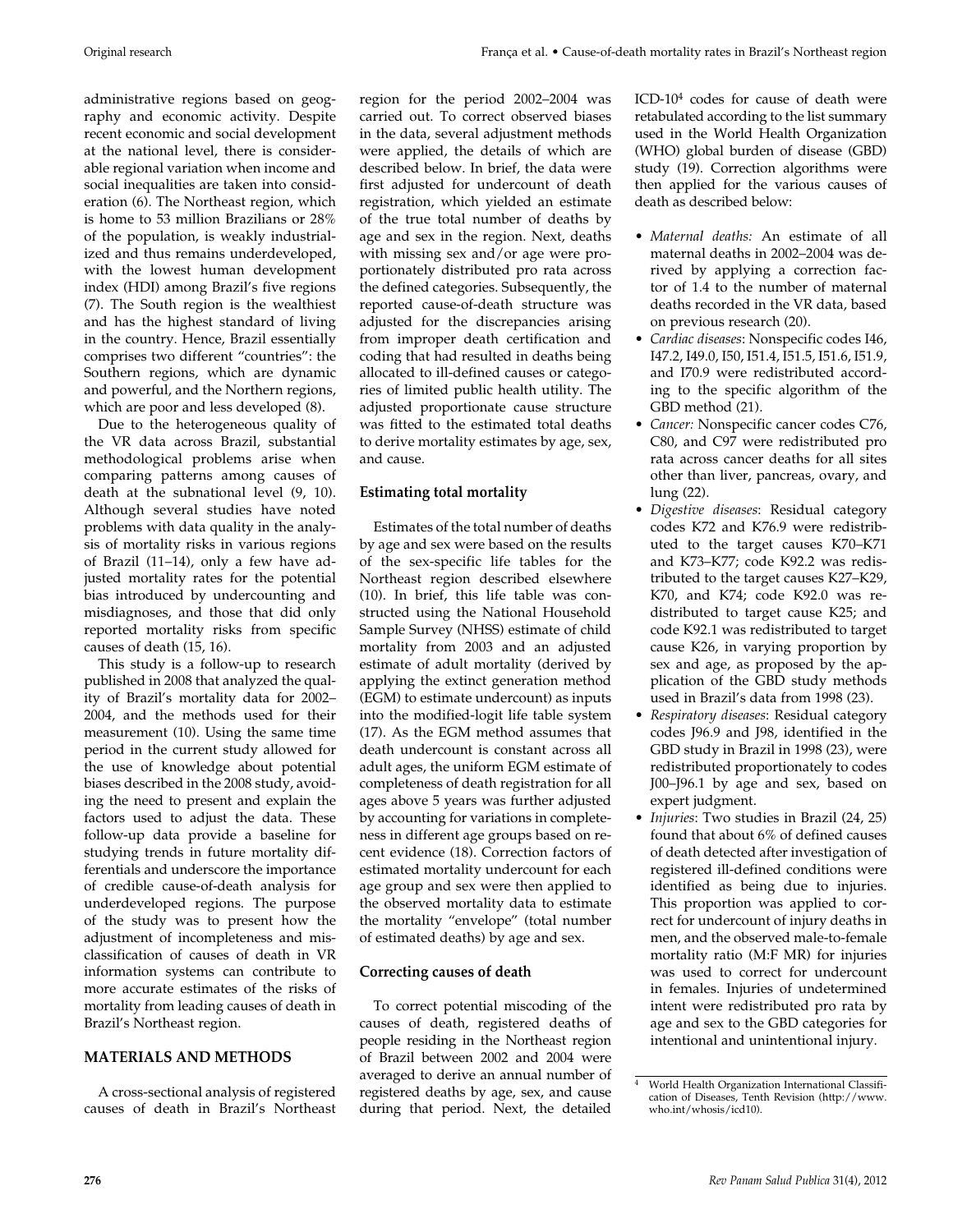• *Ill-defined causes:* Following the adjustments described above, deaths assigned to general ill-defined codes (ICD-10 codes R00–R99) were redistributed proportionately by age and sex to other causes, apart from injuries.

## **Estimating cause-specific mortality rates**

The resultant cause-specific proportions were then applied to the mortality envelope to calculate the average annual number of deaths by cause, age, and sex in the Northeast region of Brazil for 2002–2004. Then, age-standardized mortality rates by cause, with and without the corrections described above, were computed for the Northeast region. For subnational comparative analysis, similar rates were derived for the South region, after adjusting the VR data using the same methods described above. In this case, the adjustments to the causeof-death data were much less extensive.

To control for the effect of variable age distributions among regions, directly standardized mortality rates by cause of death and by sex were calculated using the age distribution of the Brazilian population in the 2000 census as the standard. Mortality rates from the South region were used as the reference rates.

#### **RESULTS**

The average annual distribution of selected characteristics for the Northeast and South regions of Brazil for 2002–2004 is shown in Table 1. The risk of child death in the Northeast region is estimated to be more than twice that in the South region for both sexes. A high proportion of unregistered deaths in the Northeast region leads to overestimation of life expectancy when using uncorrected VR data. The high proportion of ill-defined causes as well as misclassification of registered deaths to nonspecific categories of cardiovascular diseases, cancers, injuries, and digestive and respiratory tract diseases are major policy concerns in the Northeast region versus the South region.

The relative importance of the leading causes of mortality in terms of the number of deaths at all ages in the VR data for the same period, with and without correction for undercount and misdiagnosis, can be seen in Table 2. For males,

|                                               |            | Northeast region | South region <sup>a</sup> |                    |  |
|-----------------------------------------------|------------|------------------|---------------------------|--------------------|--|
| Characteristics                               | Male       | Female           | Male                      | Female             |  |
| Population                                    | 24 201 079 | 25 156 040       | 12 852 763                | 13 172 218         |  |
| Risk of under-5 mortality (5 q0, estimated)   | 0.050      | 0.040            | 0.024                     | 0.017              |  |
| Life expectancy at birth $(e_0, adjusted)$    | 64.2       | 71.2             | 67.8                      | 76.4               |  |
| Total deaths on VR <sup>b</sup>               | 144 439    | 108 408          | 91812                     | 66747              |  |
| Completeness of death registration            | 75.8       | 69.9             | 100.0 <sup>c</sup>        | 100.0 <sup>c</sup> |  |
| III-defined codes/all deaths (%)              | 24.0       | 27.3             | 6.2                       | 6.7                |  |
| III-defined cardiovascular codes/all          |            |                  |                           |                    |  |
| cardiovascular diseases (%)                   | 13.5       | 14.0             | 10.7                      | 13.9               |  |
| Ill-defined cancer codes/all cancer (%)       | 6.5        | 7.1              | 4.9                       | 5.2                |  |
| III-defined injury codes/all registered       |            |                  |                           |                    |  |
| injuries (%)                                  | 10.9       | 12.6             | 4.4                       | 7.2                |  |
| III-defined digestive codes/all digestive     |            |                  |                           |                    |  |
| diseases (%)                                  | 23.3       | 27.3             | 12.8                      | 15.0               |  |
| III-defined respiratory codes/all respiratory |            |                  |                           |                    |  |
| diseases (%)                                  | 24.6       | 27.8             | 7.3                       | 9.4                |  |
| Maternal causes on VR/adjusted maternal       |            |                  |                           |                    |  |
| causes estimates                              | 0          | 593/830          | 0                         | 232/325            |  |
| III-defined causes as injuries (%)            | 6.0        | 1.3              | 6.0                       | 1.6                |  |

**TABLE 1. Average annual distribution of selected characteristics for the Northeast and South** 

<sup>a</sup> Reference region.

**b** VR: vital registration.

**regions of Brazil, 2002–2004**

<sup>c</sup> Data from the Inter-Agency Health Information Network (*Rede Interagencial de Informações para a Saúde*, RIPSA), 2009. Available at: www.datasus.gov.br

homicide ranked first in the original VR data but third in the adjusted data. After adjustment, cerebrovascular disease and ischemic heart disease (IHD) were estimated to have caused 20% of all deaths in men and 23% of deaths in women during the 2002–2004 period. In general, the adjustments had little impact on the rank order based on proportional mortality for the majority of the 20 leading causes of death, with the exception of ill-defined diseases, which ranked first in the observed VR data.

The importance of adjusting the data was illustrated by the substantial changes in the magnitude of risks of mortality from these causes, as shown in Figures 1a and 1b, which compare the original and adjusted average annual age-standardized mortality rates for the Northeast region. Adjusted death rates in males doubled for IHD, lower respiratory infections, chronic obstructive pulmonary disease (COPD), perinatal conditions, prostate cancer, and cirrhosis. For females, rates of IHD, lower respiratory infections, COPD, road traffic accidents, diarrheal diseases, congenital anomalies, protein-energy malnutrition, stomach cancer, and maternal conditions were also more than 100% higher than suggested by the original data (Figures 1a and 1b). Table 3 shows average annual age-standardized mortality rates

in the Northeast region compared to the South region for the same three-year period. The rates for males are higher in the Northeast region versus the South region for almost all diseases except IHD, COPD, lung cancer, stomach cancer, and prostate cancer. Females in the Northeast region were also estimated to have higher death rates from almost all causes, apart from COPD, lung cancer, and breast cancer. Rate-ratios were two or more times higher in the Northeast region for diarrheal diseases, proteinenergy malnutrition, and perinatal conditions, for both males and females, and for maternal conditions in females.

#### **DISCUSSION**

The findings of this study emphasize the importance of correcting VR data for under-registration and misclassification of causes of death in the Northeast region. Corrected cause-specific mortality rates are higher in this region than in the South region for the majority of causes of death, including several noncommunicable conditions. Corrections substantially increase the inequality in death rates for almost all causes across these two regions, with concomitant changes in the rank order of some important causes of death.

Although mortality rates from cardiovascular diseases, particularly cere-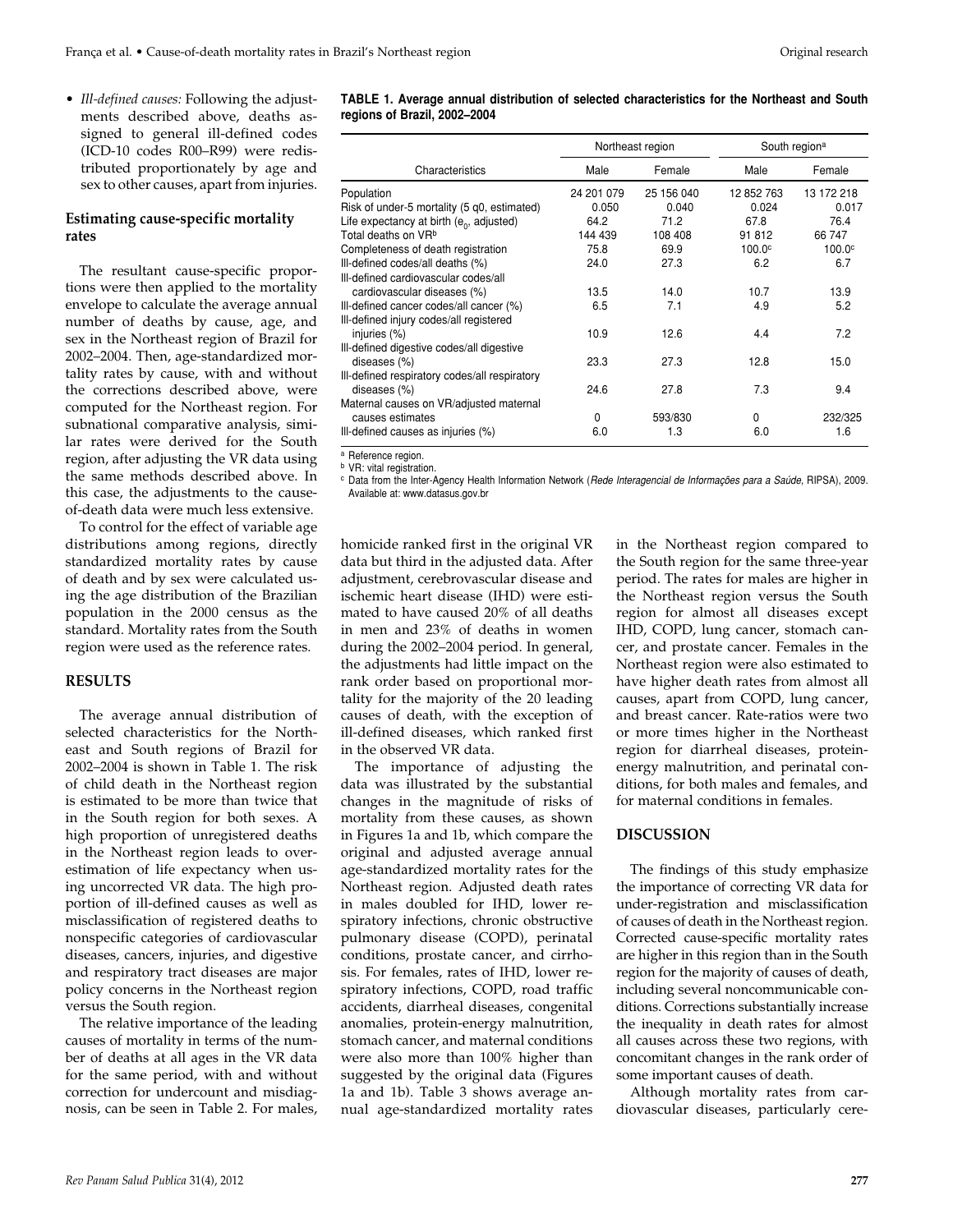|  |  | TABLE 2. Observed and corrected <sup>a</sup> cause-specific proportional mortality based on vital |  |  |  |
|--|--|---------------------------------------------------------------------------------------------------|--|--|--|
|  |  | registration (VR) data, Northeast region, Brazil, 2002-2004                                       |  |  |  |

|         |                              | Observed<br>VR data |                |                              | Corrected<br>VR data |
|---------|------------------------------|---------------------|----------------|------------------------------|----------------------|
| Rank    | Cause of death               | (% )                | Rank           | Cause of death               | (%)                  |
| Males   |                              |                     | Males          |                              |                      |
| 1       | Ill-defined diseases         | 24.0                | $\mathbf{1}$   | Cerebrovascular disease      | 10.1                 |
| 2       | Homicide                     | 7.4                 | 2              | Ischemic heart disease       | 9.9                  |
| 3       | Cerebrovascular disease      | 7.1                 | 3              | Homicide                     | 8.5                  |
| 4       | Ischemic heart disease       | 5.8                 | 4              | Perinatal conditions         | 7.2                  |
| 5       | Perinatal conditions         | 4.7                 | 5              | Road traffic accidents       | 5.0                  |
| 6       | Road traffic accidents       | 4.3                 | 6              | Diabetes mellitus            | 4.0                  |
| 7       | Diabetes mellitus            | 2.9                 | 7              | Lower respiratory infectious | 3.8                  |
| 8       | Hypertensive heart disease   | 2.3                 | 8              | Cirrhosis                    | 3.4                  |
| 9       | Lower respiratory infectious | 2.0                 | 9              | Hypertensive heart disease   | 3.3                  |
| 10      | Cirrhosis                    | 1.9                 | 10             | COPD <sup>b</sup>            | 3.1                  |
| 11      | III-defined injuries         | 1.9                 | 11             | Prostate cancer              | 2.0                  |
| 12      | COPD                         | 1.6                 | 12             | Diarrheal diseases           | 1.6                  |
| 13      | Prostate cancer              | 1.3                 | 13             | Congenital anomalies         | 1.4                  |
| 14      | Drowning                     | 1.2                 | 14             | Drowning                     | 1.4                  |
| 15      | Diarrheal diseases           | 1.1                 | 15             | Protein-energy malnutrition  | 1.4                  |
| 16      | Inflammatory heart diseases  | 1.0                 | 16             | Inflammatory heart diseases  | 1.3                  |
| 17      | Lung cancer                  | 1.0                 | 17             | Lung cancer                  | 1.3                  |
| 18      | Congenital anomalies         | 0.9                 | 18             | Nephritis and nephorosis     | 1.3                  |
| 19      | Nephritis and nephorosis     | 0.9                 | 19             | Stomach cancer               | 1.3                  |
| 20      | Protein-energy malnutrition  | 0.9                 | 20             | Tuberculosis                 | 1.0                  |
| Females |                              |                     | Females        |                              |                      |
| 1       | Ill-defined diseases         | 27.3                | 1              | Cerebrovascular disease      | 13.1                 |
| 2       | Cerebrovascular disease      | 9.5                 | $\overline{2}$ | Ischemic heart disease       | 9.8                  |
| 3       | Ischemic heart disease       | 6.0                 | 3              | Diabetes mellitus            | 7.5                  |
| 4       | Diabetes mellitus            | 5.5                 | 4              | Perinatal conditions         | 6.2                  |
| 5       | Perinatal conditions         | 4.5                 | 5              | Hypertensive heart disease   | 4.9                  |
| 6       | Hypertensive heart disease   | 3.5                 | 6              | Lower respiratory infectious | 4.8                  |
| 7       | Lower respiratory infectious | 2.4                 | $\overline{7}$ | <b>COPD</b>                  | 3.1                  |
| 8       | <b>COPD</b>                  | 1.5                 | 8              | <b>Breast cancer</b>         | 1.9                  |
| 9       | Breast cancer                | 1.4                 | 9              | Diarrheal diseases           | 1.8                  |
| 10      | Diarrheal diseases           | 1.2                 | 10             | Congenital anomalies         | 1.7                  |
| 11      | Road traffic accidents       | 1.2                 | 11             | Road traffic accidents       | 1.7                  |
| 12      | Congenital anomalies         | 1.1                 | 12             | Protein-energy malnutrition  | 1.5                  |
| 13      | Protein-energy malnutrition  | 1.0                 | 13             | Cervix uteri cancer          | 1.4                  |
| 14      | Cervix uteri cancer          | 1.0                 | 14             | Inflammatory heart diseases  | 1.3                  |
| 15      | Inflammatory heart diseases  | 1.0                 | 15             | Cirrhosis                    | 1.3                  |
| 16      | Nephritis and nephorosis     | 0.9                 | 16             | Nephritis and nephorosis     | 1.2                  |
| 17      | Lung cancer                  | 0.8                 | 17             | Lung cancer                  | 1.0                  |
| 18      | Homicide                     | 0.7                 | 18             | Homicide                     | 1.0                  |
| 19      | Stomach cancer               | 0.6                 | 19             | Stomach cancer               | 0.9                  |
| 20      | Liver cancer                 | 0.6                 | 20             | Maternal conditions          | 0.9                  |

Adjusted for undercount and misdiagnosis.

**b** Chronic obstructive pulmonary diseases.

brovascular diseases, have declined in the most developed regions of Brazil (11, 13, 14), the current findings suggest that the Northeast region's population is at higher risk of dying from stroke, as from all other cardiovascular diseases except IHD, than the population in the wealthier South region. This confirms the inverse association between cardiovascular diseases and social and economic factors found in an earlier study

conducted in 98 Brazilian municipalities  $(26)$ .

Diabetes has risk factors similar to those for cardiovascular diseases, such as obesity and unhealthy dietary habits, and is associated with increased mortality risks (14, 27). An important increase in diabetes mortality was suggested by the results obtained after adjusting cause-ofdeath statistics for the Northeast region population. Higher risk of death from

diabetes among this population versus the South region's population is likely to have important implications for health planning in the country.

The leading cause of injury deaths among men in the Northeast region was homicide, followed by road traffic accidents and drowning. The risk of dying from homicide was 30% higher in this region compared with the South region, based on observed VR data (not shown), but this increased to 90% after applying correction procedures. After increasing steadily from 1980 to 2002, a reduction in firearm-related homicide in Brazil occurred after gun control legislation was enacted in 2004 (28). Homicide and road traffic accidents are a much greater cause of death among males than females. Although mortality rates from traffic accidents based on crude death registration data were higher in the South region versus the Northeast region (data not shown), the correction methods that were applied suggest that they were relatively similar. Alcohol, excess speed, and poor conservation of roads and highways, as well as a high number of motorcyclists, are important determinants of the high death rate from traffic accidents in Brazil (29, 30).

This study confirmed the likelihood of injuries being miscoded to ill-defined diseases, as detected in previous research (24, 25). Furthermore, recent evidence from Brazil indicates that 14% of recorded ill-defined conditions and unrecorded deaths investigated with verbal autopsy in some cities of Minas Gerais State (Southeast region) were injuries that were not recorded in the VR data (31). Hence, this study's redistribution of a proportion of ill-defined deaths to injuries is innovative, as the original GBD study assumed that injuries were well documented and thus proposed redistribution of ill-defined causes only for natural causes (19).

Prostate, lung, and stomach cancer were the most common types of cancer deaths among men in the Northeast region. For women, four types of cancer were ranked among the 20 top causes of death: breast cancer, cervix uteri cancer, lung cancer, and stomach cancer. Using the rates in the South region as a reference, an excess mortality risk in the Northeast region occurred only for cervical cancer. Cervical cancer is one of the most treatable cancers if diagnosed at an early stage and treated effectively.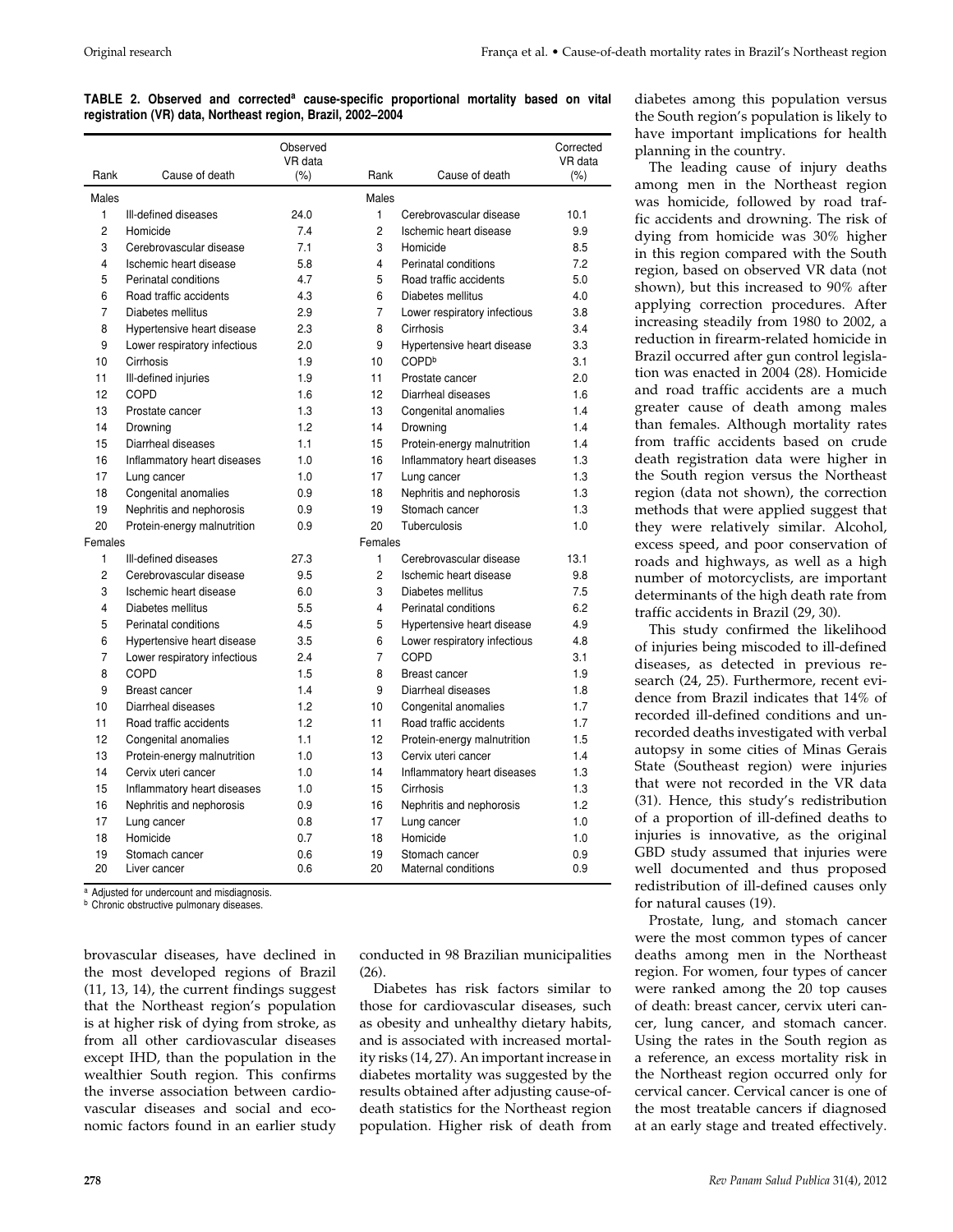**FIGURE 1a. Crude and adjusted age-standardized average annual mortality rates for males for 20 leading causes of death, Northeast region, Brazil, 2002–2004**



**FIGURE 1b. Crude and adjusted age-standardized average annual mortality rates for females for 20 leading causes of death, Northeast region, Brazil, 2002–2004**



As uptake of preventive tests in Brazilian women is associated with access to medical care (32), the higher occurrence of cervical cancer in the Northeast is probably due to poor access to early diagnostic measures such as Pap smear screening (16). Higher mortality rates from breast cancer in the South region may be explained by a higher prevalence of various risk factors such lower fertility rates, which have been reported to be associated with incidence in the Americas (33). Higher risks of death from lung cancer among men and women in the South region are likely to be the result of higher tobacco use (34). In the case of prostate cancer, mortality rates are relatively similar in the two regions even though prognostic measures such as digital rectal examinations and prostatespecific antigen (PSA) level tests, which are associated with better survival rates

(35), are likely to be less widely available in the Northeast region.

Patterns of mortality from lower respiratory infections, nephritis and nephorosis, and alcohol use disorders obtained from the observed data indicated lower death rates in the Northeast region versus the South region (data not shown). Corrected data for these conditions were strikingly different, however, showing higher mortality risks in the Northeast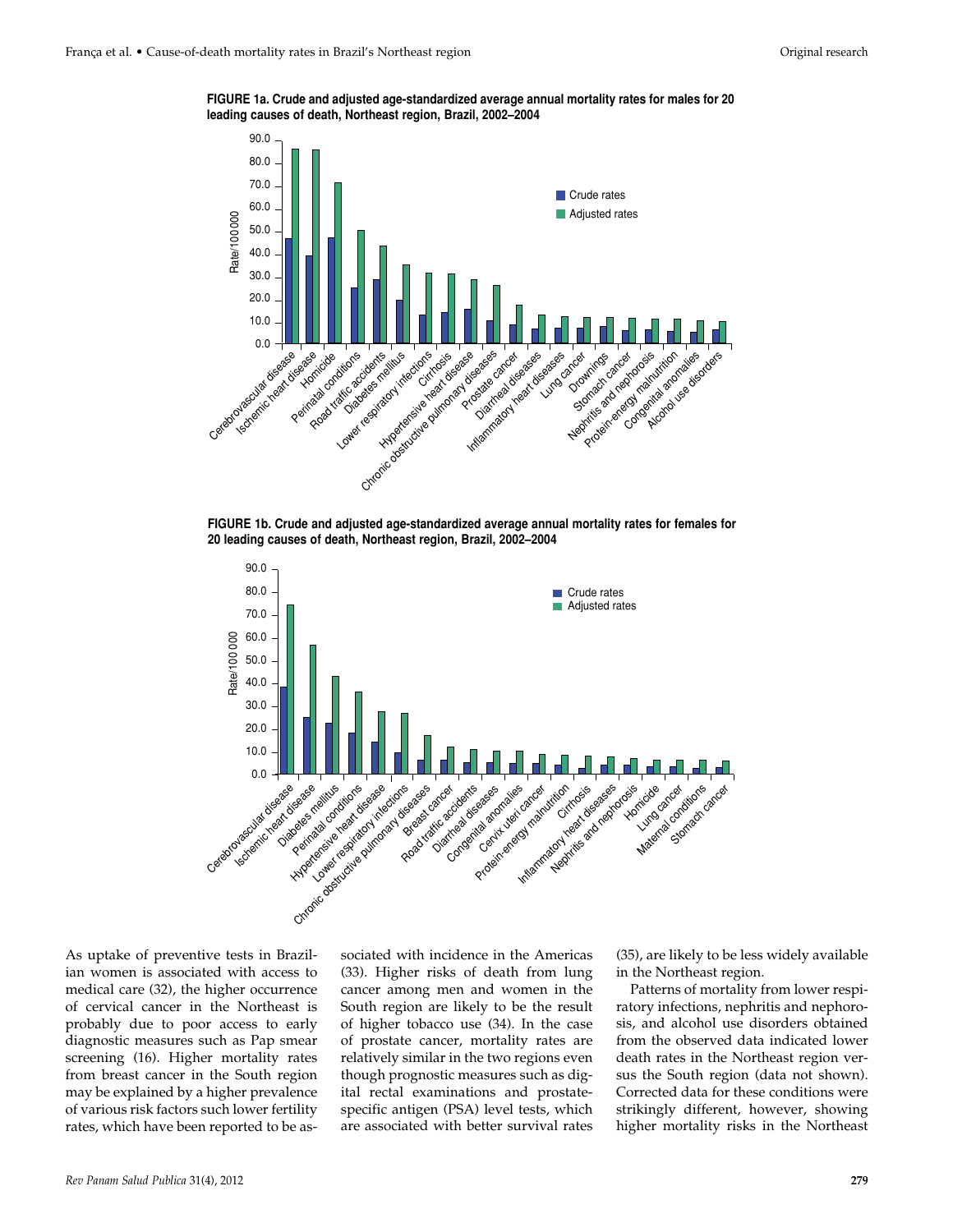|  |  | TABLE 3. Comparison of average annual age-standardized corrected <sup>a</sup> mortality rates for 20 |  |  |  |
|--|--|------------------------------------------------------------------------------------------------------|--|--|--|
|  |  | leading causes of death, Northeast and South regions, Brazil, 2002–2004 <sup>b</sup>                 |  |  |  |

|                              | Northeast region<br>(a) | South region<br>(b) | Rate-ratio<br>(a/b) |
|------------------------------|-------------------------|---------------------|---------------------|
| Male                         |                         |                     |                     |
| Cerebrovascular disease      | 85.1                    | 75.9                | 1.1                 |
| Ischemic heart disease       | 84.8                    | 96.3                | 0.9                 |
| Homicide                     | 70.1                    | 37.9                | 1.9                 |
| Perinatal conditions         | 49.3                    | 17.1                | 2.9                 |
| Road traffic accidents       | 42.6                    | 43.8                | 1.0                 |
| Diabetes mellitus            | 34.3                    | 23.0                | 1.5                 |
| Lower respiratory infectious | 30.6                    | 23.8                | 1.3                 |
| Cirrhosis                    | 30.4                    | 23.2                | 1.3                 |
| Hypertensive heart disease   | 27.6                    | 16.4                | 1.7                 |
| COPD <sup>c</sup>            | 25.3                    | 60.2                | 0.4                 |
| Prostate cancer              | 16.6                    | 17.9                | 0.9                 |
| Diarrheal diseases           | 12.1                    | 2.0                 | 6.1                 |
| Inflammatory heart diseases  | 11.5                    | 9.5                 | 1.2                 |
| Lung cancer                  | 11.2                    | 26.1                | 0.4                 |
| Drowning                     | 11.1                    | 6.8                 | 1.6                 |
| Stomach cancer               | 10.9                    | 14.7                | 0.7                 |
| Nephritis and nephorosis     | 10.6                    | 8.3                 | 1.3                 |
| Protein-energy malnutrition  | 10.5                    | 3.6                 | 2.9                 |
| Congenital anomalies         | 9.7                     | 7.4                 | 1.3                 |
| Alcohol use disorders        | 9.4                     | 6.4                 | 1.5                 |
| Female                       |                         |                     |                     |
| Cerebrovascular disease      | 73.8                    | 57.0                | 1.3                 |
| Ischemic heart disease       | 56.3                    | 56.9                | 1.0                 |
| Diabetes mellitus            | 42.8                    | 25.0                | 1.7                 |
| Perinatal conditions         | 35.9                    | 13.4                | 2.7                 |
| Hypertensive heart disease   | 27.3                    | 15.1                | 1.8                 |
| Lower respiratory infectious | 26.5                    | 17.9                | 1.5                 |
| COPD                         | 17.0                    | 27.2                | 0.6                 |
| <b>Breast cancer</b>         | 12.0                    | 13.5                | 0.9                 |
| Road traffic accidents       | 10.6                    | 10.1                | 1.0                 |
| Diarrheal diseases           | 10.1                    | 1.9                 | 5.3                 |
| Congenital anomalies         | 9.9                     | 6.6                 | 1.5                 |
| Cervix uteri cancer          | 8.7                     | 5.4                 | 1.6                 |
| Protein-energy malnutrition  | 8.4                     | 2.7                 | 3.1                 |
| Cirrhosis                    | 7.7                     | 4.9                 | 1.6                 |
| Inflammatory heart diseases  | 7.5                     | 5.6                 | 1.3                 |
| Nephritis and nephorosis     | 6.9                     | 5.8                 | 1.2                 |
| Homicide                     | 6.1                     | 4.0                 | 1.5                 |
| Lung cancer                  | 6.0                     | 8.8                 | 0.7                 |
| Maternal conditions          | 6.0                     | 2.5                 | 2.4                 |
| Stomach cancer               | 5.6                     | 5.6                 | 1.0                 |

a Adjusted for undercount and misdiagnosis.

b Rates per 100 000 population are age-adjusted to the 2000 Brazilian Census population by five-year age groups.

<sup>c</sup> Chronic obstructive pulmonary diseases.

region. COPD was higher in the South region in both the observed and corrected VR data. This finding is not surprising considering the South region's higher prevalence of smoking (34), which is estimated to be responsible for at least 75% of COPD deaths (36).

Perinatal conditions, diarrheal diseases, protein-energy malnutrition, and congenital anomalies, although more frequent among children under 5 years old, ranked among the leading causes of mortality at all ages in the Northeast region. Risks for death due to the former three causes and maternal conditions for females were at least two times higher in

the Northeast region versus the South region. This implies a much higher number of deaths in the Northeast region, a situation that could be avoided through public health interventions such as those designed to increase accessibility to health care. One positive note is the finding that prevalence of child malnutrition in the Northeast region fell by almost threequarters between 1996 and 2006 due to increasing purchasing power among the poorest families, and improvements in maternal schooling (37).

Since 2005 the Brazilian government has implemented initiatives that target a reduction in ill-defined causes of death in both the North and Northeast regions (38). In 2008, ill-defined conditions still accounted for 7.9% of all deaths in the Northeast region (data available from www.datasus.gov.br). Thus, the impact of improvements in cause-specific mortality data must be considered when interpreting trend analyses, especially given ongoing efforts to improve the quality of recorded causes of death in Brazil.

Given the importance of maximizing the public health utility of cause-ofdeath data, new correction approaches have been developed, essentially based on a review of the typologies of residual category codes, leading to improved methods for assigning such deaths to a set of underlying causes (39). This study was consistent with these efforts and the conceptual approach developed in the GBD study (19) and had the added advantage of access to local evidence, which was incorporated into the redistribution process as described by Akgün et al. (40). This use of local data enhances the comparability of the study's results on risks of death from leading causes at the subnational level in Brazil.

This study had some limitations stemming from the procedures used to ascertain accurate mortality rates. First, in accordance with the methodology used to redistribute ill-defined cardiovascular codes, a fraction of the deaths corresponding to those codes were reassigned to IHD. However, the procedure used to determine that fraction could have overestimated it (21). Nonetheless, after correction, the findings on stroke and IHD mortality differentials between the Northeast region and the South region are consistent with other international data that indicate stroke is more important in middle-income countries and IHD is of greater magnitude in high-income countries (41). The second limitation is the possibility that the GBD methods used to correct cancer mortality rates may have overestimated the cancer mortality risks, based on local evidence that cancer is recorded more accurately in registration data, and is much less likely to be classified to ill-defined categories, compared with other natural causes (15, 24).

In conclusion, the current findings suggest the use of caution when interpreting observed VR data from Brazil's Northeast region or any data from countries at a similar level of development. Without adjustment, observations about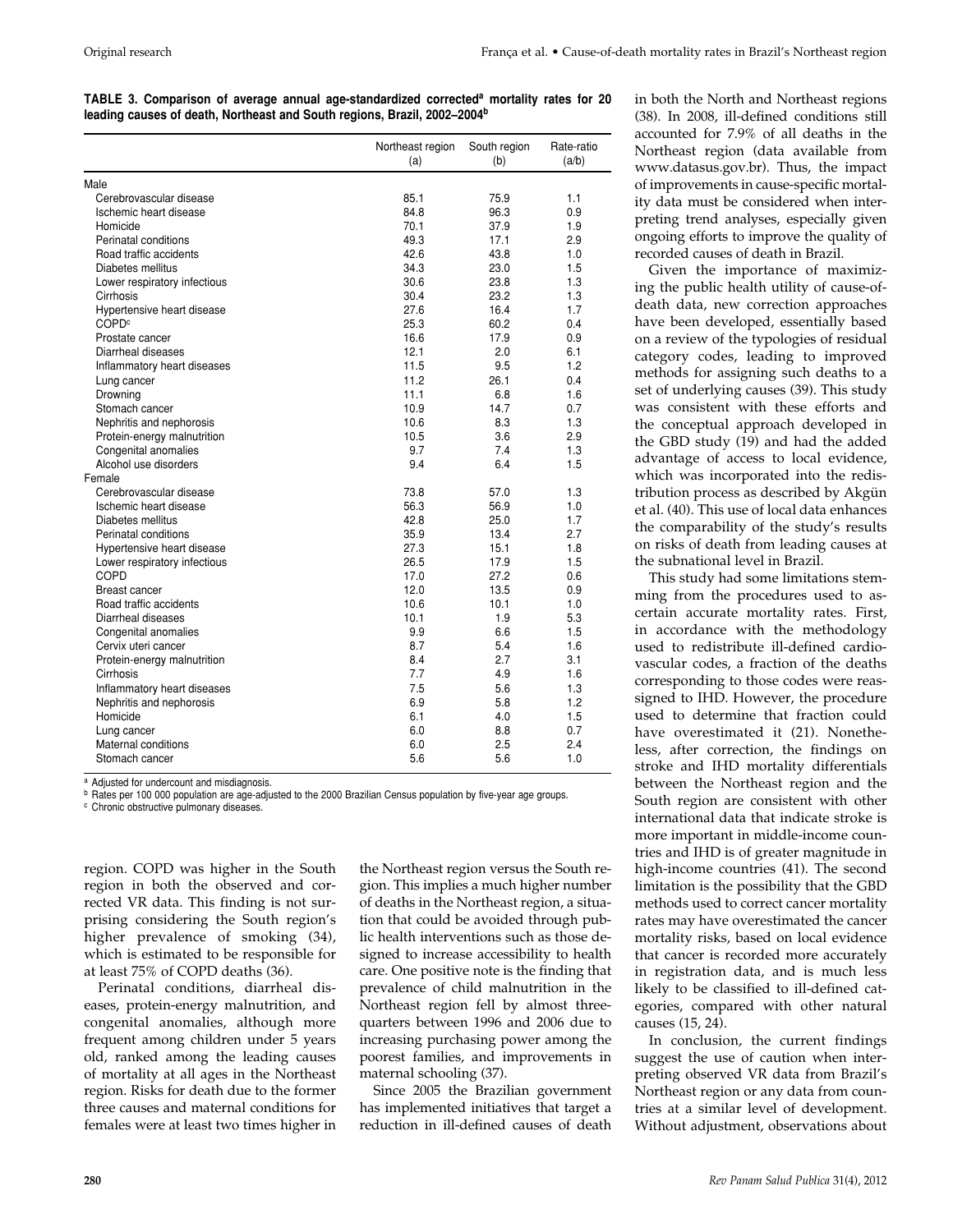**Publica França et al. • Cause-of-death more in the search of the search of the search of the search of the search of the search of the search of the search of the search of the search of the search of the search of the s** leading, and socioeconomic inequalities hidden. Despite some unavoidable uncertainty in the processes of correction and estimation used in mortality analysis, all cause-specific mortality rates in poor populations should be adjusted for undercount and misdiagnoses in

- 1. Mathers CD, Fat DM, Inoue M, Rao C, Lopez AD. Counting the dead and what they died from: an assessment of the global status of cause of death data. Bull World Health Organ. 2005;83(3):171–80.
- 2. AbouZahr C, Boerma T. Health information systems: the foundations of public health. Bull World Health Organ. 2005;83(8):578–83.
- 3. The PLoS Medicine Editors. Can we count on global health estimates? PLoS Med. 2010;7(11):e1001–2.
- 4. Pan American Health Organization. Health situation in the Americas: basic health indicators 2010. Washington: PAHO; 2010.
- 5. Lopez AD. Who dies of what? A comparative analysis of mortality conditions in developed countries around 1987. World Health Stat Q. 1990;43(2):105–14.
- 6. National Commission on Social Determinants of Health (BR). The social causes of health inequities in Brazil. Rio de Janeiro: Editora Fiocruz; 2008.
- 7. Banco Central do Brasil. Evolução do IDH das grandes regiões e unidades da federação. B Reg BCB. 2009;3(1):91-4. Available from: http://www.bcb.gov.br/pec/boletimre gional/port/2009/01/br200901b1p.pdf
- 8. Instituto Brasileiro de Geografia e Estatística (BR). Síntese de indicadores sociais, 2005. Rio de Janeiro: IBGE; 2006.
- 9. Andrade CLT, Szwarcwald CL. Desigualdades sócio-espaciais da adequação das informações de nascimentos e óbitos do Ministério da Saúde, Brasil, 2000–2002*.* Cad Saude Publica. 2007;23(5):1207–16.
- 10. França E, Abreu DMX, Rao C, Lopez AD. Evaluation of cause-of-death statistics for Brazil, 2002–2004. Int J Epidemiol. 2008;37(4):891– 901.
- 11. André C, Curioni CC, Cunha CB, Veras R. Progressive decline in stroke mortality in Brazil from 1980 to 1982, 1990 to 1992, and 2000 to 2002. Stroke. 2006;37(11):2784–9.
- 12. Oliveira GMM, Klein CH, Souza e Silva NA. Mortalidade por doenças cardiovasculares em três estados do Brasil de 1980 a 2002. Rev Panam Salud Publica. 2006;19(2):85–93.
- 13. Curioni C, Cunha CB, Veras RP, André C. The decline in mortality from circulatory diseases in Brazil. Rev Panam Salud Publica. 2009;25(1):9–15.
- 14. Malta DC, Moura L, Souza FM, Rocha FM, Fernandes FM. Doenças crônicas não-transmissíveis: mortalidade e fatores de risco no Brasil, 1990 a 2006. In: Ministério da Saúde (BR). Saúde Brasil 2008: 20 anos do Sistema Ùnico de Saúde no Brasil. Brasília: MS; 2009. Pp. 337–63.

order to more reliably describe disease patterns.

**Acknowledgments.** EF and DMXA were sponsored by Brazil's Office of Coordination for the Improvement of Higher Education Personnel (*Coordenação de Aperfeiçoamento de Pessoal de Nível* 

#### **REFERENCES**

- 15. Gamarra CJ, Valente JG, Silva GA. Correction for reported cervical cancer mortality data in Brazil, 1996–2005. Rev Saude Publica. 2010;44(4):629–38.
- 16. Schmidt MI, Duncan BB, Silva GA, Menezes AM, Monteiro CA, Barreto SM, et al. Chronic non-communicable diseases in Brazil: burden and current challenges. Lancet. 2011;377(9781):1949–61.
- 17. Murray CJL, Ferguson BD, Lopez AD, Guillot M, Salomon JA, Ahmad O. Modified logit life table system: principles, empirical validation, and application. Pop Stud. 2003;57(2): 165–82.
- 18. Cavalini LT, Ponce de Leon ACM. Correção de sub-registros de óbitos e proporção de internações por causas maldefinidas. Rev Saude Publica. 2007;41(1):85–93.
- 19. Murray CJL, Lopez AD. Estimating causes of death: new methods and global and regional applications for 1990. In: Murray CJL, Lopez AD, editors. The global burden of disease: a comprehensive assessment of mortality and disability from diseases, injuries, and risk factors in 1990 and projected to 2020. Cambridge, MA: Harvard University Press; 1996. Pp. 118–200.
- 20. Laurenti R, Jorge MHP M, Gotlieb SLD. A mortalidade materna nas capitais brasileiras: algumas características e estimativa de um fator de ajuste. Rev Bras Epidemiol. 2004;7(4):449–60.
- 21. Lozano R, Murray CJL, Lopez AD, Satoh T. Miscoding and misclassification of ischaemic heart disease mortality. Evidence for Health Policy Working Paper No. 12. Geneva: WHO Global Programme; 2001.
- 22. Boschi-Pinto C, Murray CJL, Lopez AD, Lozano R. Cancer survival by site for 14 regions of the world. GPE Discussion Paper No. 13. Geneva: World Health Organization; 2000.
- 23. Gadelha AMJ, Leite IC, Valente JG, Schramm JMA, Portela MC, Campos MR. Relatório final do projeto estimativa da carga de doença do Brasil—1998. Rio de Janeiro: Fundação Oswaldo Cruz; 2002.
- 24. Mello-Jorge MHP, Gotlieb SLD, Laurenti R. O sistema de informações sobre mortalidade: problemas e propostas para o seu enfrentamento I—mortes por causas naturais. Rev Bras Epidemiol. 2002;5(2):197–211.
- 25. Teixeira CLS, Klein CH, Bloch KV, Coeli CM. Reclassificação dos grupos de causas prováveis dos óbitos de causa mal definida, com base nas autorizações de internação hospitalar no Sistema Único de Saúde, Estado do Rio de Janeiro, Brasil. Cad Saude Publica. 2006;22(6):1315–24.

*Superior*, CAPES) for research conducted at the University of Queensland, Australia, from September 2006 to February 2007. EF is a fellow of Brazil's National Council for Scientific and Technological Development (*Conselho Nacional de Desenvolvimento Científico e Tecnológico*, CNPq).

- 26. Ishitani LH, Franco GC, Perpétuo IHO, França E. Desigualdade social e mortalidade precoce por doenças cardiovasculares no Brasil. Rev Saude Publica. 2006;40(4):684–91.
- 27. Fuchs SC, Moreira LB, Camey SA, Moreira MB, Fuchs FD. Clustering of risk factors for cardiovascular disease among women in Southern Brazil: a population-based study. Cad Saude Publica. 2008;24 Suppl 2:S85–93.
- 28. Duarte EC, Monteiro RA, Mascarenhas MDM, Silva MMA. As violências e os acidentes como problemas de saúde pública no Brasil: marcos das políticas públicas e a evolução da morbimortalidade durante os 20 anos do Sistema Ùnico de Saúde. In: Ministério da Saúde (BR). Saúde Brasil 2008: 20 anos do Sistema Ùnico de Saúde no Brasil. Brasília: MS; 2009. Pp. 312–36.
- 29. Souza ER, Lima MLC. The panorama of urban violence in Brazil and its capitals. Cienc Saude Coletiva. 2006;11(2):363–73.
- 30. Souza MFM, Malta DC, Conceição GMS, Silva MMA, Gazal-Carvalho C, Morais Neto OL. Análise descritiva e de tendência de acidentes de transporte terrestre para políticas sociais no Brasil. Epidemiol Serv Saude. 2007;16(1):33–44.
- 31. Campos D, França E, Loshi RH, Souza MFM. Uso da autópsia verbal na investigação de óbitos com causa mal definida em Minas Gerais, Brasil. Cad Saude Publica. 2010;26(6):1221–33.
- 32. Novaes HMD, Braga PE, Schout D. Fatores associados à realização de exames preventivos para câncer nas mulheres brasileiras, PNAD 2003. Cienc Saude Coletiva. 2006;11(4):1023– 35.
- 33. Robles SC, Galanis E. Breast cancer in Latin America and the Caribbean. Rev Panam Salud Publica. 2002;11(3):178–85.
- 34. Wünsch Filho V, Mirra AP, López RVM, Antunes LF. Tabagismo e câncer no Brasil: evidências e perspectivas. Rev Bras Epidemiol. 2010;13(2):175–87.
- 35. Migowski A, Silva GA. Sobrevida e fatores prognósticos de pacientes com câncer de próstata clinicamente localizado. Rev Saude Publica. 2010;44(2):344–52.
- 36. Centers for Disease Control and Prevention (US). Annual smoking-attributable mortality, years of potential life lost, and productivity losses, United States, 1997–2001. MMWR Morb Mortal Wkly Rep. 2005;54(25):625–8.
- 37. Lima AL, Silva AC, Konno SC, Conde WL, Benicio MH, Monteiro CA. Causas do declínio acelerado da desnutrição infantil no Nordeste do Brasil (1986–1996–2006). Rev Saude Publica. 2010;44(1):17–27.
- 38. Ministério da Saúde (BR). Vigilância em saúde no SUS: fortalecendo a capacidade de res-